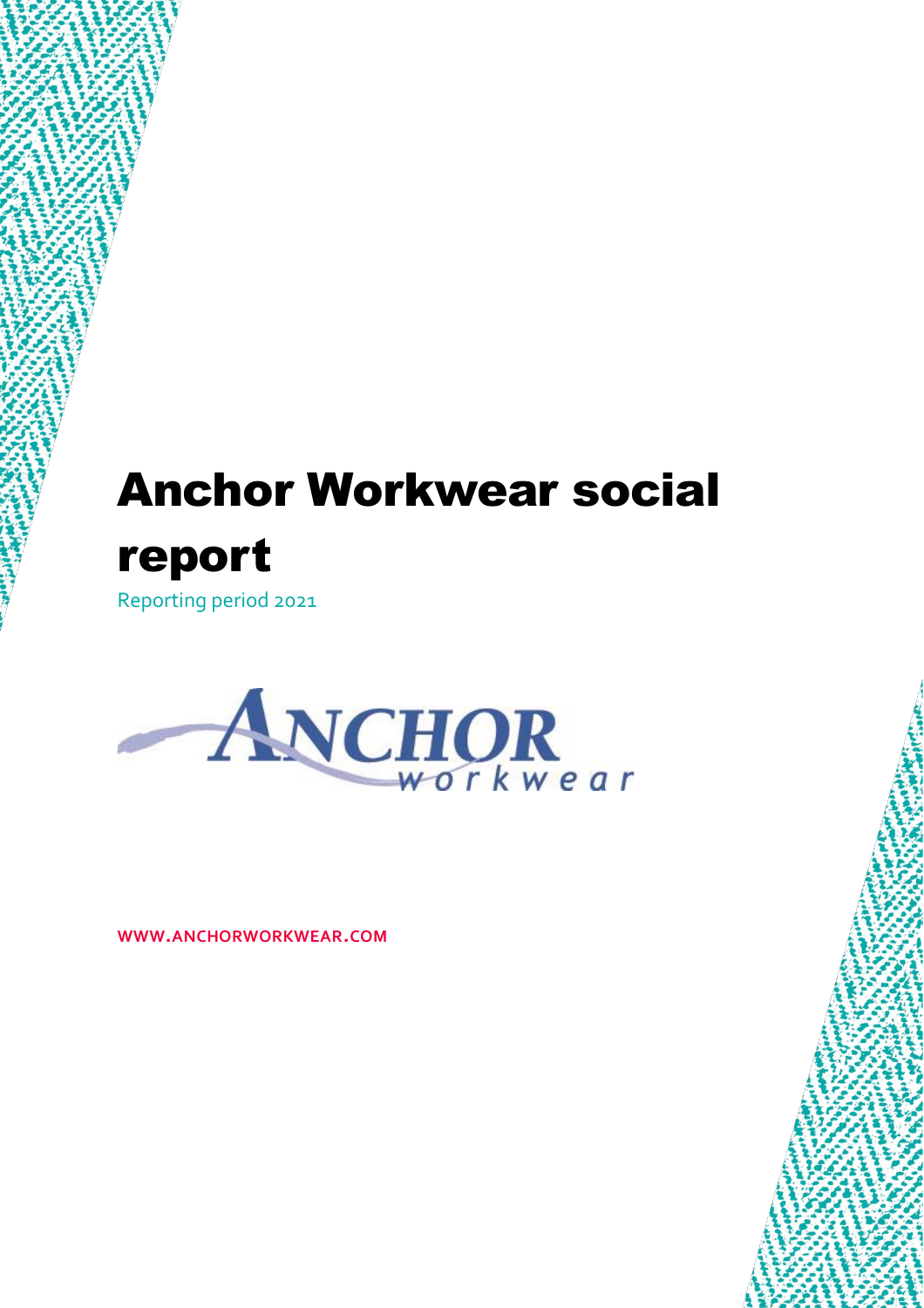## Table of contents

| <b>Organisational chart</b> |  |
|-----------------------------|--|
|                             |  |

|                                                                                   | $\sim$ 4 |
|-----------------------------------------------------------------------------------|----------|
| Production cycle ________________________                                         |          |
|                                                                                   |          |
| Integration of monitoring activities and sourcing decisions _____________________ |          |

### [Coherent system for monitoring and remediation](#page-4-1)  $\_\,5$

| <b>Factory A/Country A</b> | Fout! Bladwijzer niet gedefinieerd. |
|----------------------------|-------------------------------------|
| <b>Factory B/Country B</b> | Fout! Bladwijzer niet gedefinieerd. |
| <b>External production</b> | -6                                  |

| <b>Complaints handling</b> |  |  |
|----------------------------|--|--|
|----------------------------|--|--|

|                                                     | 8 |
|-----------------------------------------------------|---|
|                                                     | 8 |
|                                                     | 8 |
| Activities to inform manufacturers and workers<br>8 |   |
| <b>Information management</b>                       |   |
| <b>Transparency &amp; communication</b>             |   |
|                                                     |   |
| <b>Corporate Social Responsibility_____</b>         |   |

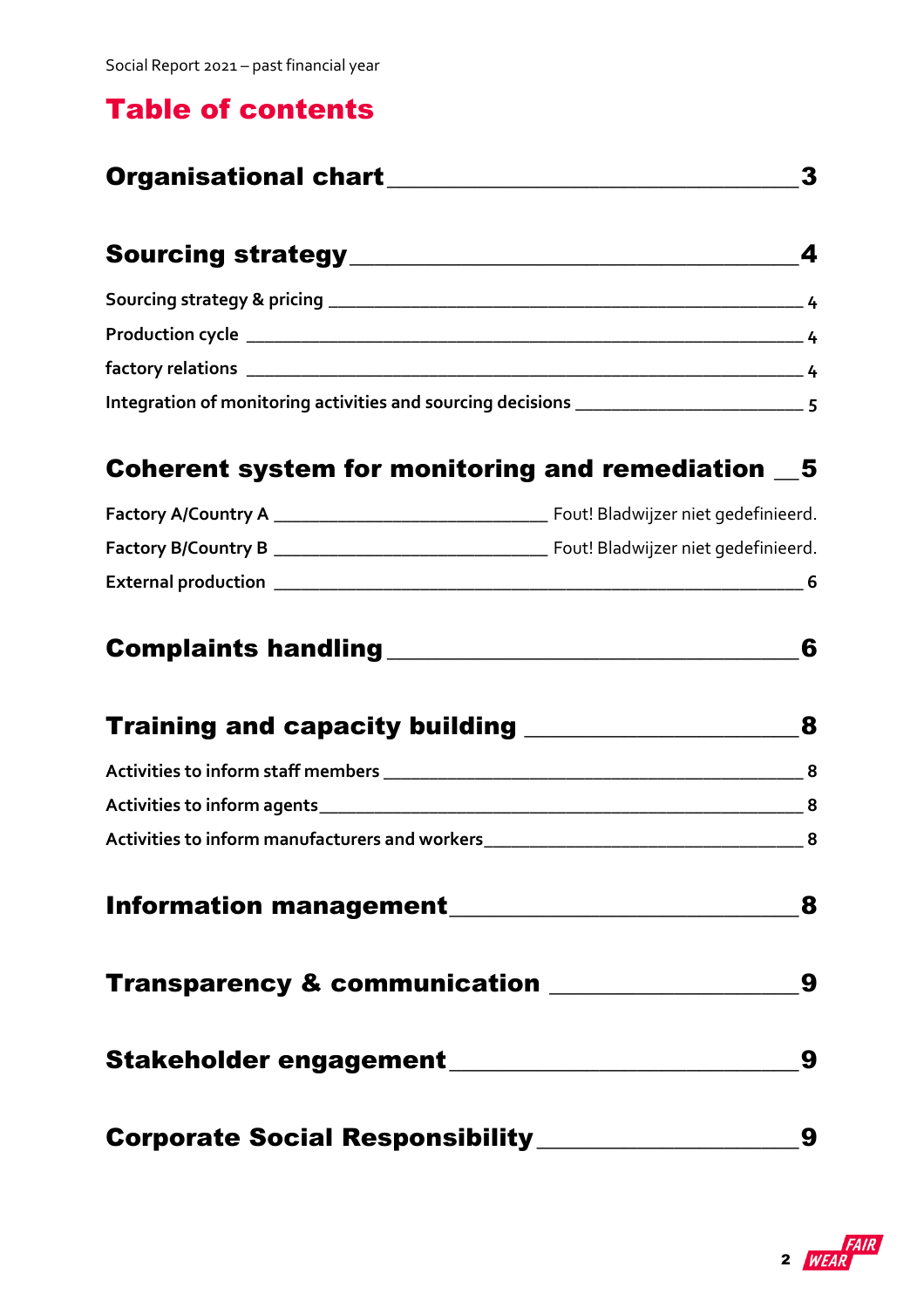# Anchor Workwear social report

# <span id="page-2-0"></span>Organisational chart



# Summary: 2021 goals & achievements

We want good labour conditions to be a normal aspect in the factories, where our garments are manufactured. The people, that work on our garments must be happy to produce them. We have long-lasting relationships with our production companies. In that way we can give the production people stable labour contracts.

2021 was a difficult year, due to the effects of the Covid'19 pandemic, which caused lockdown in Vietnam. In this period there was a program from the Vietnamese government, from which the workers were partly paid during the lockdown. We supported the people in our factory by paying a part of the normal wage in this period.

In Bulgaria we didn't face a lockdown. There were some Covid infections amongst our workers, but the impact was only small.

2021 has not brought about any changes in our sustainable strategy. We want to produce as much in own factories as possible and produce the rest in a few selected other factories. We try to build up good and long-lasting relationships with these factories.

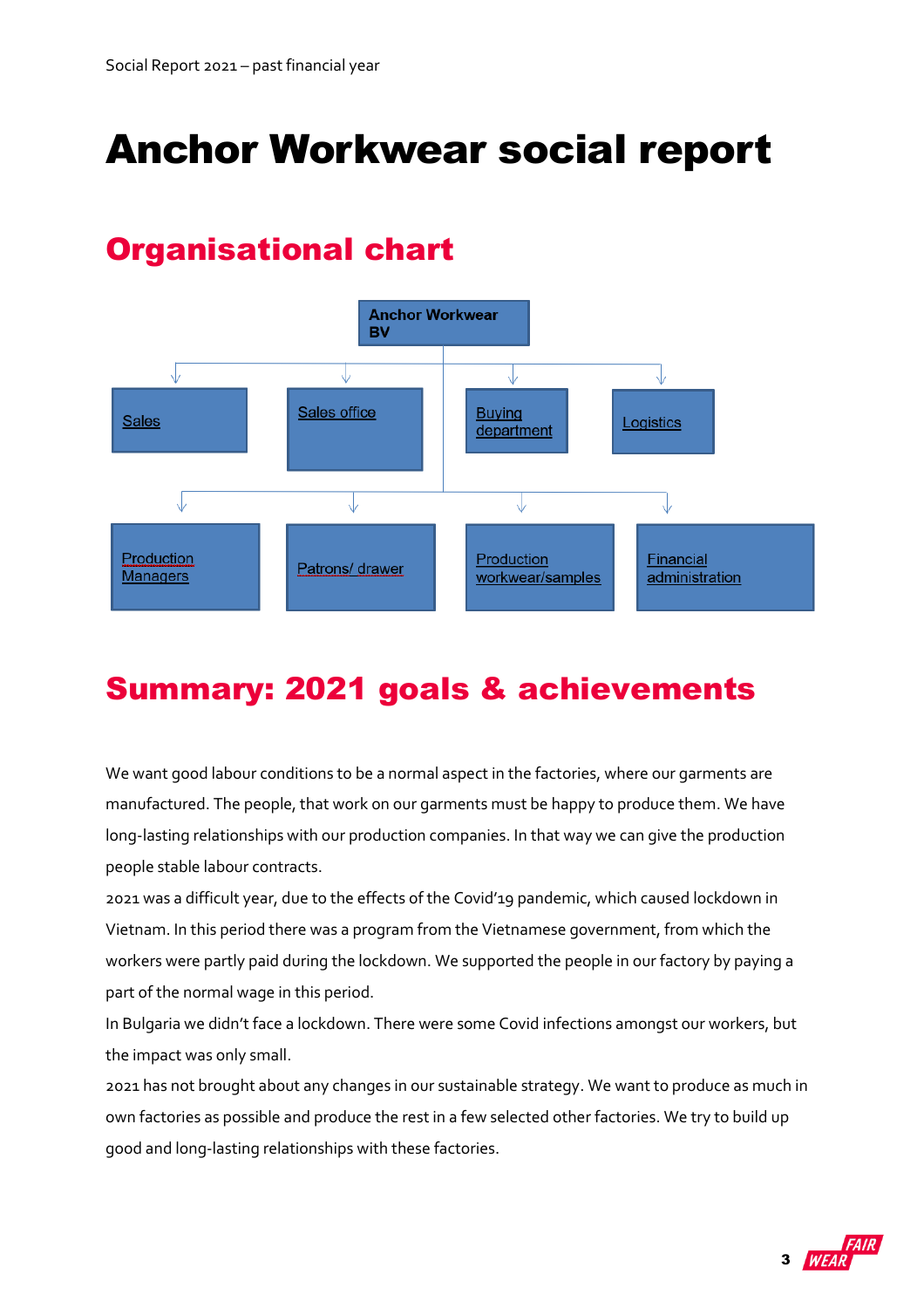# <span id="page-3-0"></span>Sourcing strategy

#### <span id="page-3-1"></span>SOURCING STRATEGY & PRICING

We try to produce as much as possible in own factories and remaining production in a few selected external factories. We source based on production quality, price, social factors and availability. Decisions about production locations are taken by the management team.

Together with the buying department we select new production companies. In 2021 we selected a new factory in Bulgaria.

Pricing is based on calculation and evaluation of the first production run.

#### <span id="page-3-2"></span>PRODUCTION CYCLE

Anchor Workwear buys most fabrics and accessories and supplies patterns. These are transported to the production locations. The production companies cut the fabric and produce the garments. The ready-made garments are transported to The Netherlands. Lead time for production Europe is normally 7-9 weeks. Lead time for production Asia is 12-16 weeks. We make a planning with our own production factories in Bulgaria We make a production schedule in consultation with our own production companies in Bulgaria and Vietnam. We know the capacity and plan it fully. We don't plan more than 100% to support reasonable hours of work. More production is transferred to our external production companies. We have regular orders at these companies, but we only fill their capacity partially.

#### <span id="page-3-3"></span>FACTORY RELATIONS

We needed extra production capacity in 2021, which we couldn't place in our existing factories. Therefore we started a relationship with a new factory in Bulgaria. First contact dates from January 2020. During 2020 we got to know each other. We have had quotations and samples were made. After we determined that the quality was good, we discussed further issues, such as working methods, working conditions and other topics. We have sent the letter to announce the code to suppliers of own production.

The production company completed the questionnaire and posted the Code of Labor Practices in the production area.

We did not terminate relationships in 2021

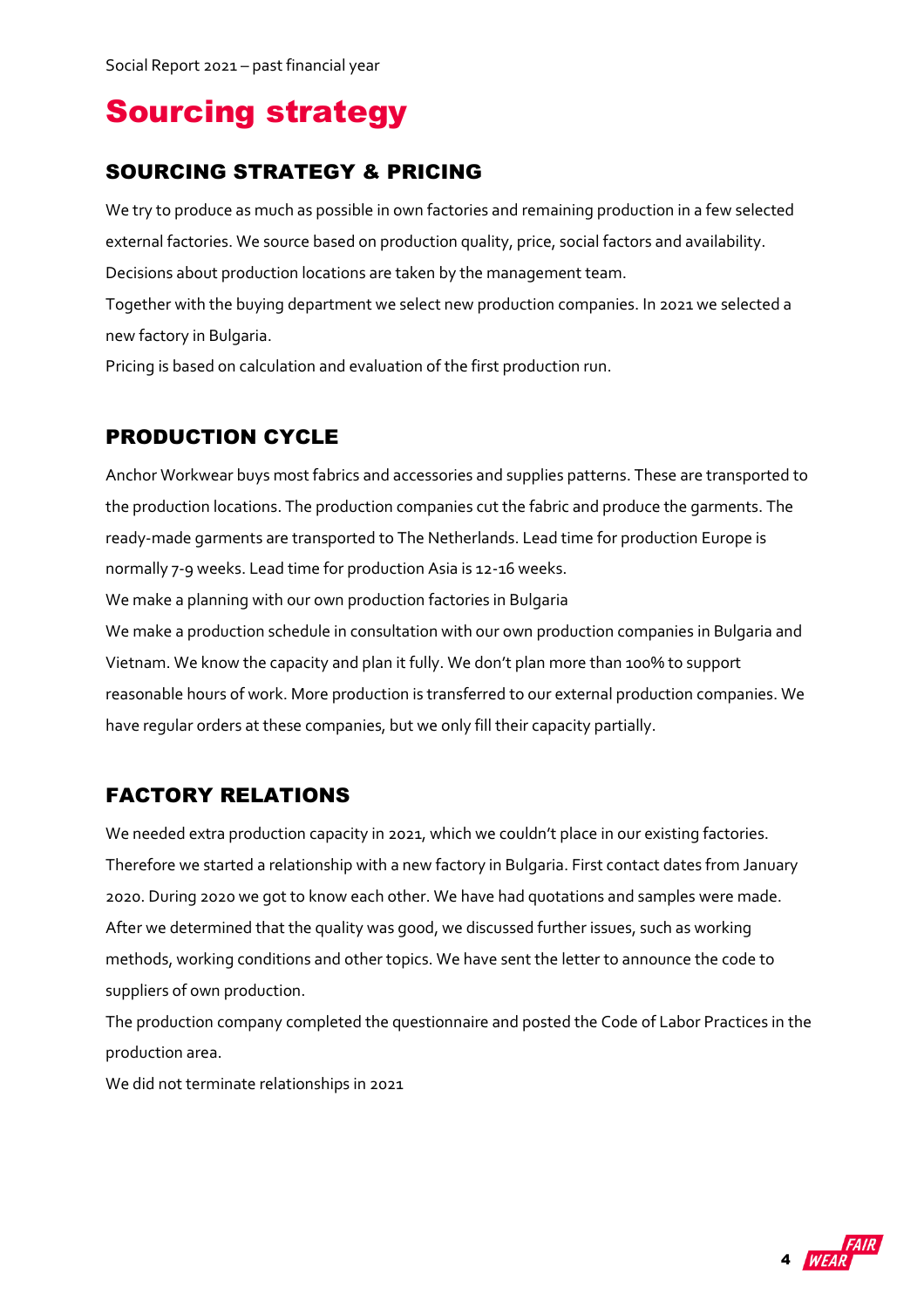#### <span id="page-4-0"></span>INTEGRATION OF MONITORING ACTIVITIES AND SOURCING DECISIONS

Our main objective stays to fill the complete capacity of our own factories. We outsource the rest to a few selected companies, with which we want to have a stable relationship. If monitoring leads to issues of improvement, this will not result in outsourcing to other production companies, but in solving the issues at the existing relationships. In 2021 we had no complaints from workers. We also had no audits of our production facilities, due to Covid'19. For the same reason we were not able to visit the production locations ourselves.

In our factory in Vietnam we still have a few remaining points from the previous audit, which could not be handled in 2021. They will be handled in 2022. All our production companies support good labour conditions, so there will be no reason to terminate relationships.

# <span id="page-4-1"></span>Coherent system for monitoring and remediation

#### FACTORIES BULGARIA

In our own factory in Bulgaria we have had a WEP-training and an audit in 2018. The result of the audit overall was good and showed only some points for improvement. Most points have immediately been solved and the remaining minor issues were handled in 2019. During visits we discuss labour conditions with staff and workers. Our last visit to Bulgaria was in January 2020. Due to Covid 19 we couldn't visit the factory since then. But communication via Skype has continued as usual in 2021. A new audit is planned for 2022.

We also produced in two other factories in Bulgaria in 2021. In one factory we made some productions several years ago. The other factory was new for us in 2021. We have sent both factories the letter to announce the code to suppliers. Subsequently both factories have posted the Code of Labour Practices and filled in the questionnaire. Both factories will be audited in the coming years.

In our factories are no other members of Fair Wear producing garments and the factories have no other factory audits. In 2021 we did not have direct contact with workers. We look forward to picking this up again in 2022.

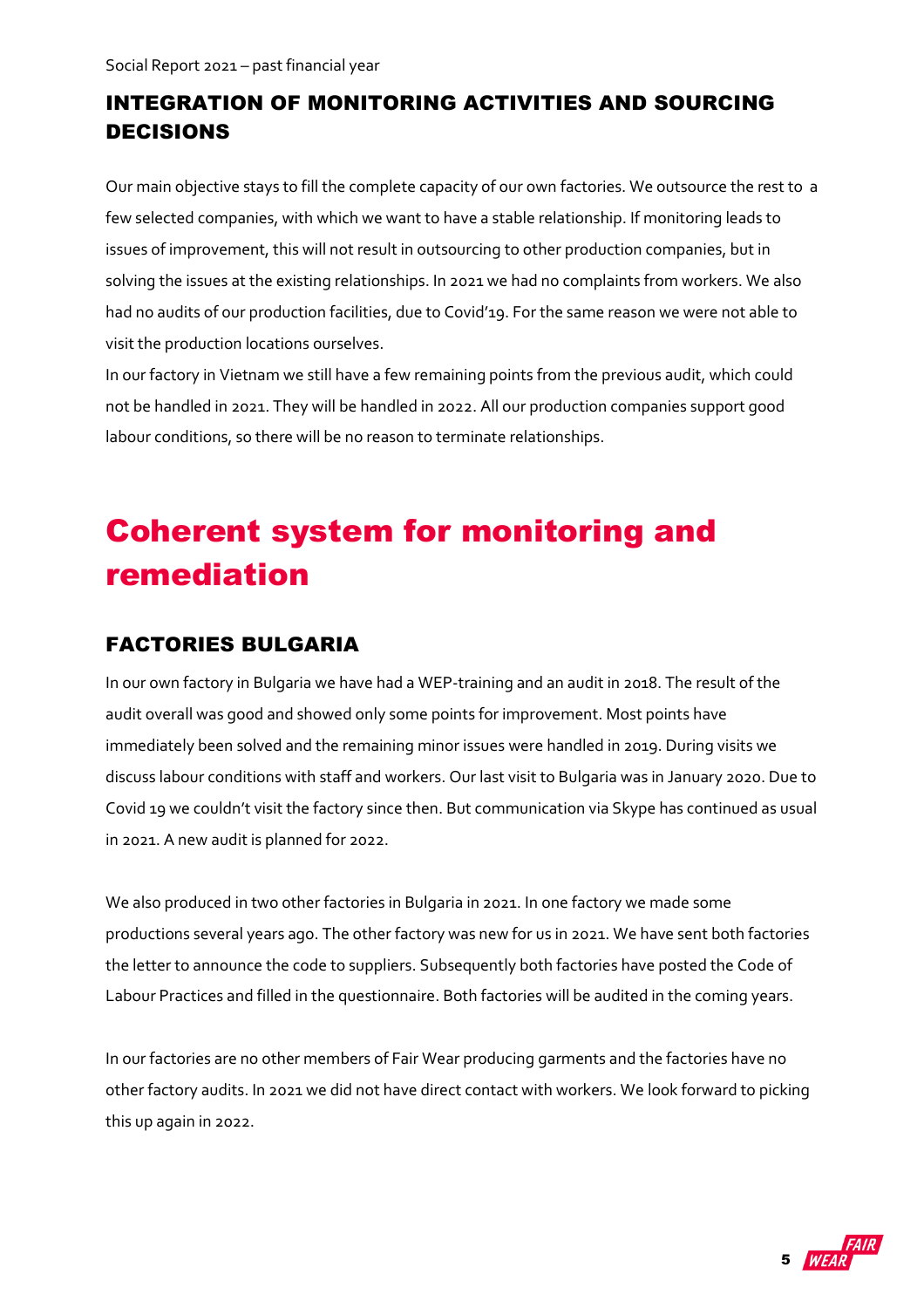Social Report 2021 – past financial year

#### FACTORIES VIETNAM

We have had an audit in our own factory in Vietnam in 2018. The most important points for the CAP have been solved in January 2019. Several remaining points were handled in 2019 and we made a plan to solve the rest of the (minor) issues in 2020. For solving these issues we needed visits from an external company. Due to covid'19 we had to postpone these issues and they will be handled in 2022. This concerns for example safety training, health check and working environment test. During visits we discuss labour conditions with staff. Due to Covid 19 we couldn't visit the factory since then. But communication via Skype and email has continued as usual in 2021. In our factory are no other members of Fair Wear producing garments and the factory has no other factory audits. A new audit is planned for 2022.

The other production company in Vietnam has been audited by SA8000 in 2018. All major issues and most minor issues have been solved in 2018, the rest has been solved in 2019. Due to Covid 19 we couldn't visit the factory in 2021. But communication via Skype has continued as usual in 2021. A new audit by SA8000 is planned for 2022.

#### <span id="page-5-0"></span>EXTERNAL PRODUCTION

Anchor Workwear imported shoes from Ecco. Ecco has own production companies in Portugal, Slovakia, Indonesia, China, Thailand and Vietnam to produce their shoes. Ecco has signed the Code of Labour Practices of FWF. Ecco has its own, expanded version of a Code of Conduct (60 pages) in which in detail is described how audits are organized, and how improvements are carried out after audits. The audits are carried out by two participants from the Ecco Global Code of Conduct Audit Team. Ecco's Corporate Conduct team is responsible for the training of the auditors and will randomly participate in audits to check if the auditing system and the auditors are working effectively and efficiently.

# <span id="page-5-1"></span>Complaints handling

We have posted the code of labour practices in our factories. Workers can put their requests and complaints to the management of the factory.

We received several requests from the workers regarding repairing or replacing the machines. These were handled by the management of the factory.

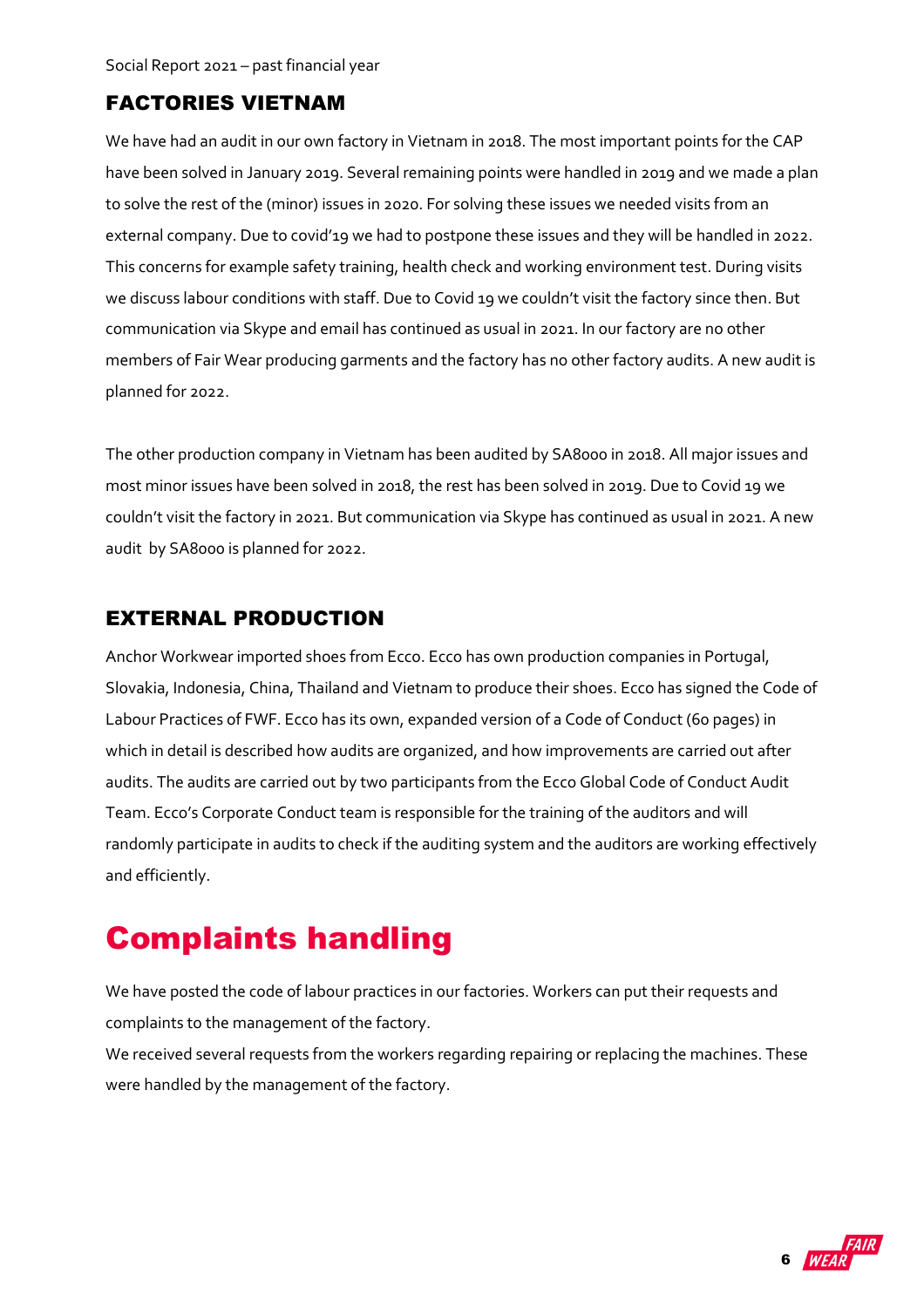#### Social Report 2021 – past financial year

<span id="page-6-0"></span>During the audit in Bulgaria workers were asked for a system for complaints. People answered, that if they have questions or complaints, that they can address them to the management of the factory and the management is capable to solve the issues. They don't need another system for complaints. In 2021 we have not received any complaints.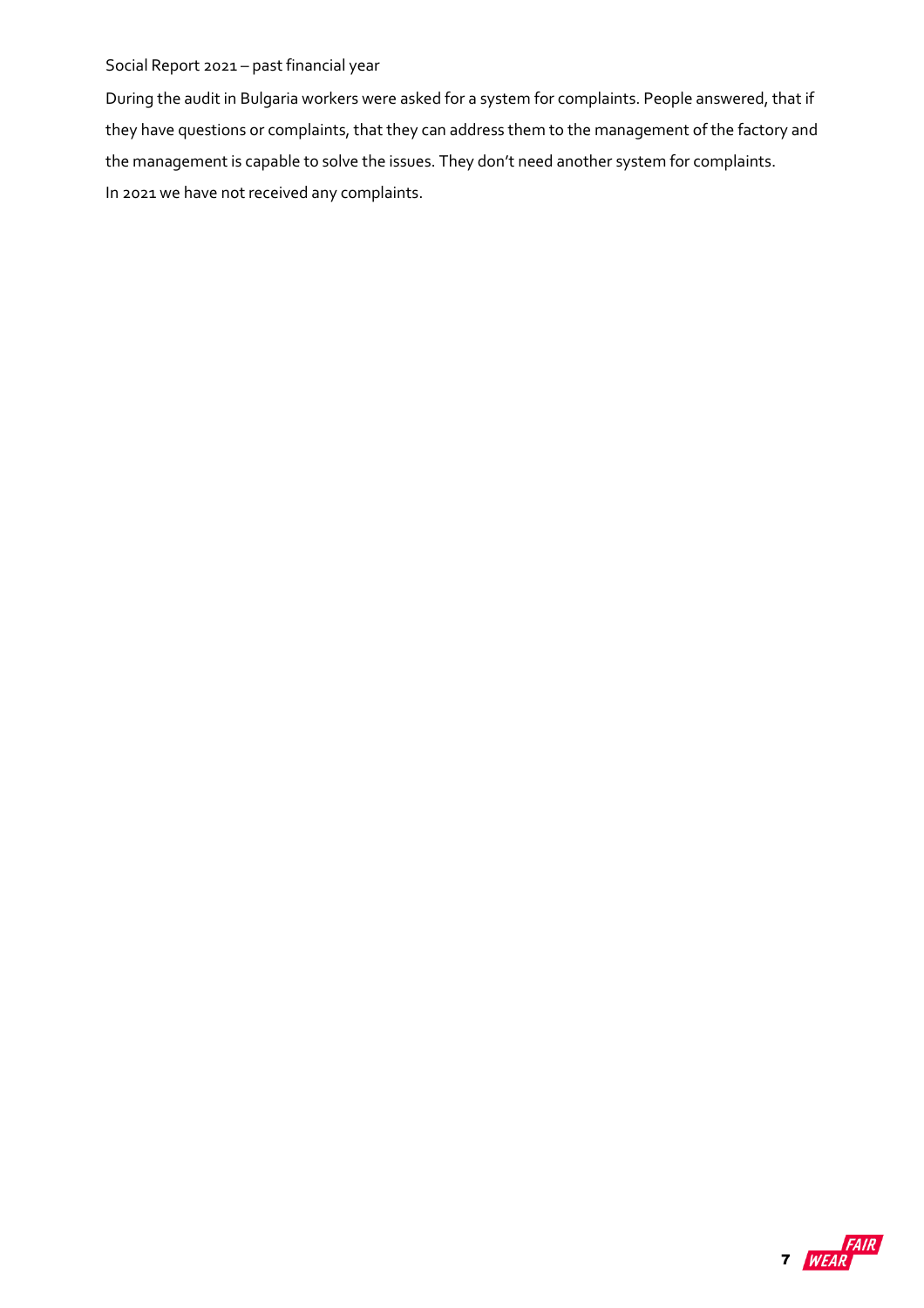# Training and capacity building

#### <span id="page-7-0"></span>ACTIVITIES TO INFORM STAFF MEMBERS

During monthly meetings we inform the staff about the FWF membership and audits of production locations. We inform our membership on our website and during fairs and visits to our customers. The staff of Anchor Workwear were informed in November 2016 during a training by Fair Wear Foundation.

#### <span id="page-7-1"></span>ACTIVITIES TO INFORM AGENTS

Not applicable

#### <span id="page-7-2"></span>ACTIVITIES TO INFORM MANUFACTURERS AND WORKERS

<span id="page-7-3"></span>In 2018 we organised a Workplace Educational Programme in our own factory in Bulgaria. A selected group of workers and the management of the factory attended this WEP.. We had a Workplace Educational Programme in our own factory in Vietnam in 2016. During visits to factories we have informed manufacturers of our membership and the importance of social responsibility Due to Covid'19 we couldn't visit any production factory in 2021. We will pick this up again in 2022, if the situation around Covid'19 allows visits again.

## Information management

We monitor progress in the implementation of the Code of Labour Practices through audits that FWF performs as well as external audit by SA8000. In the years following the audit, we discuss the CAP that follows from the audit and monitor the progress of resolving the issues in the CAP. In addition to the audits and CAPs, we follow the progress of the implementation of the Code of Labour Practices during the visits to the workshops. During these visits, meetings are held with management and staff, including discussing progress in the implementation of the Code of Labour Practices. In 2021 the management of Anchor Workwear did not visit the production locations, due to the restrictions resulting from Covid-19. We had frequently contact by Skype and email.